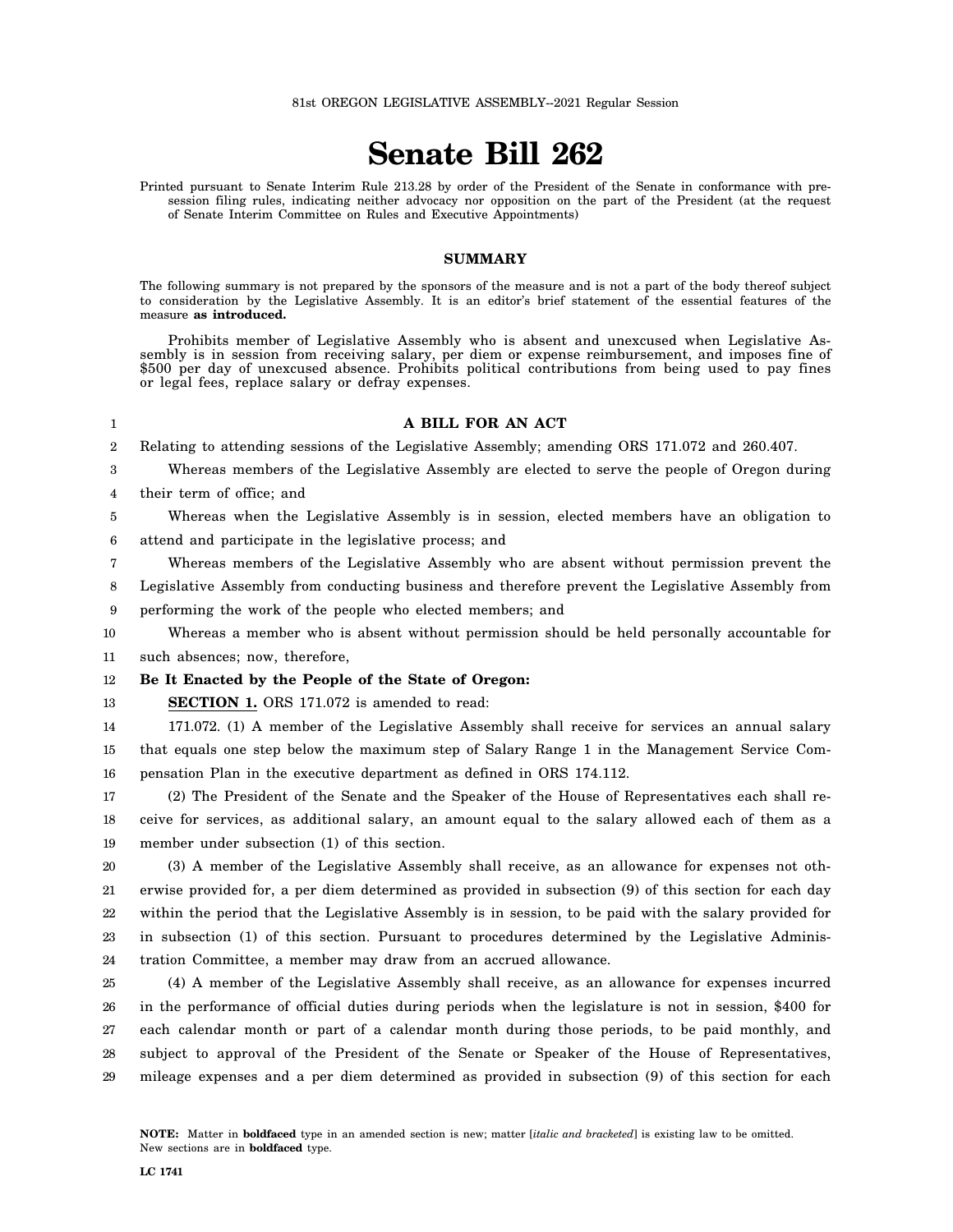SB 262

1 2 3 4 day a member is engaged in the business of legislative interim and statutory committees, including advisory committees and subcommittees of advisory committees, and task forces and for each day a member serves on interstate bodies, advisory committees and other entities on which the member serves ex officio, whether or not the entity is a legislative one.

5 6 7 8 (5) In addition to the mileage and per diem expense payments provided by this section, a member of the Legislative Assembly may receive reimbursement for actual and necessary expenses, subject to approval by the President of the Senate or Speaker of the House of Representatives, for legislative business outside of the state.

9 10 11 12 (6) The President of the Senate and the Speaker of the House of Representatives may delegate to the chairpersons of interim and statutory committees and task forces the approval authority granted to the President and the Speaker by subsection (4) of this section, with respect to expenses incurred in attending any meeting of a particular committee or task force.

13 14 15 16 17 18 19 20 (7) Amounts received under subsections (3) to (5) of this section are excluded from gross income and expenditures of the amounts are excluded in computing deductions for purposes of ORS chapter 316. If there is attached to the personal income return a schedule of all ordinary and necessary business expenses paid during the tax year as a member of the Legislative Assembly, a deduction may be claimed on the return for legislative expenses paid in excess of the amounts received under subsections (3) to (5) of this section. Expenses of members of the Legislative Assembly who are reimbursed by the state for actual expenses for meals and lodging associated with state travel for the same period during which a legislator receives per diem are subject to state income tax.

21 22 23 24 25 (8) For periods when the Legislative Assembly is not in session, a member of the Legislative Assembly shall receive an expense allowance that is in addition to the amount allowed under subsection (4) of this section. The amount allocated to a member under this subsection must be adjusted based on the geographic area of the member's district to reflect travel expenses necessary to communicate in the district.

26 27 28 (9) The per diem allowance referred to in subsections (3) and (4) of this section shall be the amount fixed for per diem allowance that is authorized by the United States Internal Revenue Service to be excluded from gross income without itemization.

29 30 31 32 **(10) Notwithstanding subsections (1) to (9) of this section, a member of the Legislative Assembly who is absent without permission may not receive any salary, per diem payment or expense reimbursement otherwise authorized by this section for any day for which the member is absent and unexcused.**

33 34 **(11) A member of the Legislative Assembly who is absent without permission when the Legislative Assembly is in session shall pay a fine of \$500 per day of unexcused absence.**

35 36 37 **(12) The Legislative Administration Committee shall develop procedures to determine when a member is absent without permission under subsections (10) and (11) of this section. SECTION 2.** ORS 260.407 is amended to read:

38 39 40 260.407. (1)(a) Except as provided in paragraph (b) of this subsection, amounts received as contributions by a candidate, the principal campaign committee of a candidate or the principal campaign committee of a holder of public office may be:

41 42 (A) Used to defray any expenses incurred in connection with the recipient's duties as a holder of public office;

43 (B) Transferred to any national, state or local political committee of any political party;

44 45 (C) Contributed to any organization described in section 170(c) of the Internal Revenue Code or to any charitable corporation as defined in ORS 128.620; or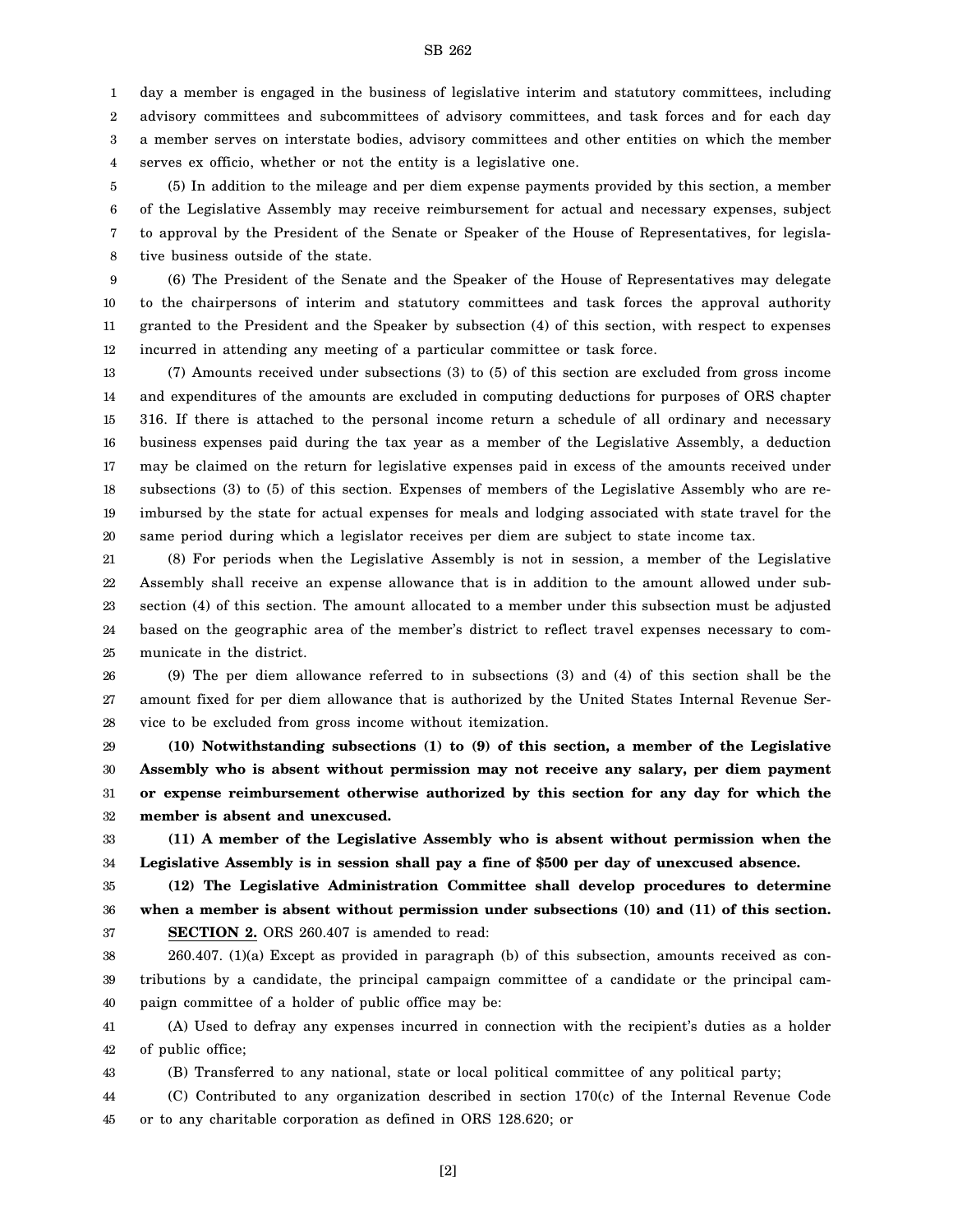1 (D) Used for any other lawful purpose.

2 3 4 (b) Amounts received as contributions by a candidate, the principal campaign committee of a candidate for public office or the principal campaign committee of a holder of public office may not be:

5 6 7 (A) Converted by any person to any personal use other than to defray any expenses incurred in connection with the person's duties as a holder of public office or to repay to a candidate any loan the proceeds of which were used in connection with the candidate's campaign;

8 9 10 11 12 (B) Except as provided in this subparagraph, used to pay any money award as defined in ORS 18.005 included as part of a judgment in a civil or criminal action or any civil penalty imposed by an agency as defined in ORS 183.310 or by a local government as defined in ORS 174.116. Contributions described in this paragraph may be used to pay a civil penalty imposed under this chapter, other than a civil penalty imposed for a violation of this section or ORS 260.409;

13 14 15 16 17 18 (C) Except as provided in this subparagraph, used to pay any legal expenses incurred by the candidate or public official in any civil, criminal or other legal proceeding or investigation that relates to or arises from the course and scope of the duties of the person as a candidate or public official. Contributions described in this paragraph may be used to pay legal expenses incurred by the candidate or public official in connection with a legal proceeding brought under ORS chapters 246 to 260, other than a proceeding brought under this section or ORS 260.409; [*or*]

19 20 21 (D) Used to make payments in connection with a nondisclosure agreement relating to workplace harassment. A nondisclosure agreement made in violation of this subparagraph is void and may not be enforced by a court of this state[*.*]**; or**

22 23 24 **(E) Used to pay fines or legal fees, replace salary, defray expenses or otherwise compensate a member of the Legislative Assembly for monetary losses incurred as a result of the member's being absent without permission from a session of the Legislative Assembly.**

25 26 (2)(a) Except as provided in paragraph (b) of this subsection, amounts received as contributions by a political committee that is not a principal campaign committee may be:

27 28 (A) Used to repay to the political committee any loan the proceeds of which were used in connection with the campaign;

29

(B) Transferred to any national, state or local political committee of any political party;

30 31 (C) Contributed to any organization described in section 170(c) of the Internal Revenue Code or to any charitable corporation as defined in ORS 128.620; or

32 (D) Used for any other lawful purpose.

33 (b) Amounts received as contributions by the political committee may not be:

34

(A) Converted by any person to any personal use;

35 36 37 38 39 (B) Except as provided in this subparagraph, used to pay any money award as defined in ORS 18.005 included as part of a judgment in a civil or criminal action or any civil penalty imposed by an agency as defined in ORS 183.310 or by a local government as defined in ORS 174.116. Contributions described in this subsection may be used to pay a civil penalty imposed under this chapter, other than a civil penalty imposed for a violation of this section or ORS 260.409;

40 41 42 43 44 45 (C) Except as provided in this subparagraph, used to pay any legal expenses incurred by a treasurer or director of a political committee in any civil, criminal or other legal proceeding or investigation that relates to or arises from the course and scope of the duties of the person as a treasurer or director. Contributions described in this subsection may be used to pay legal expenses incurred by a treasurer or director in connection with a legal proceeding brought under ORS chapters 246 to 260, other than a proceeding brought under this section or ORS 260.409; [*or*]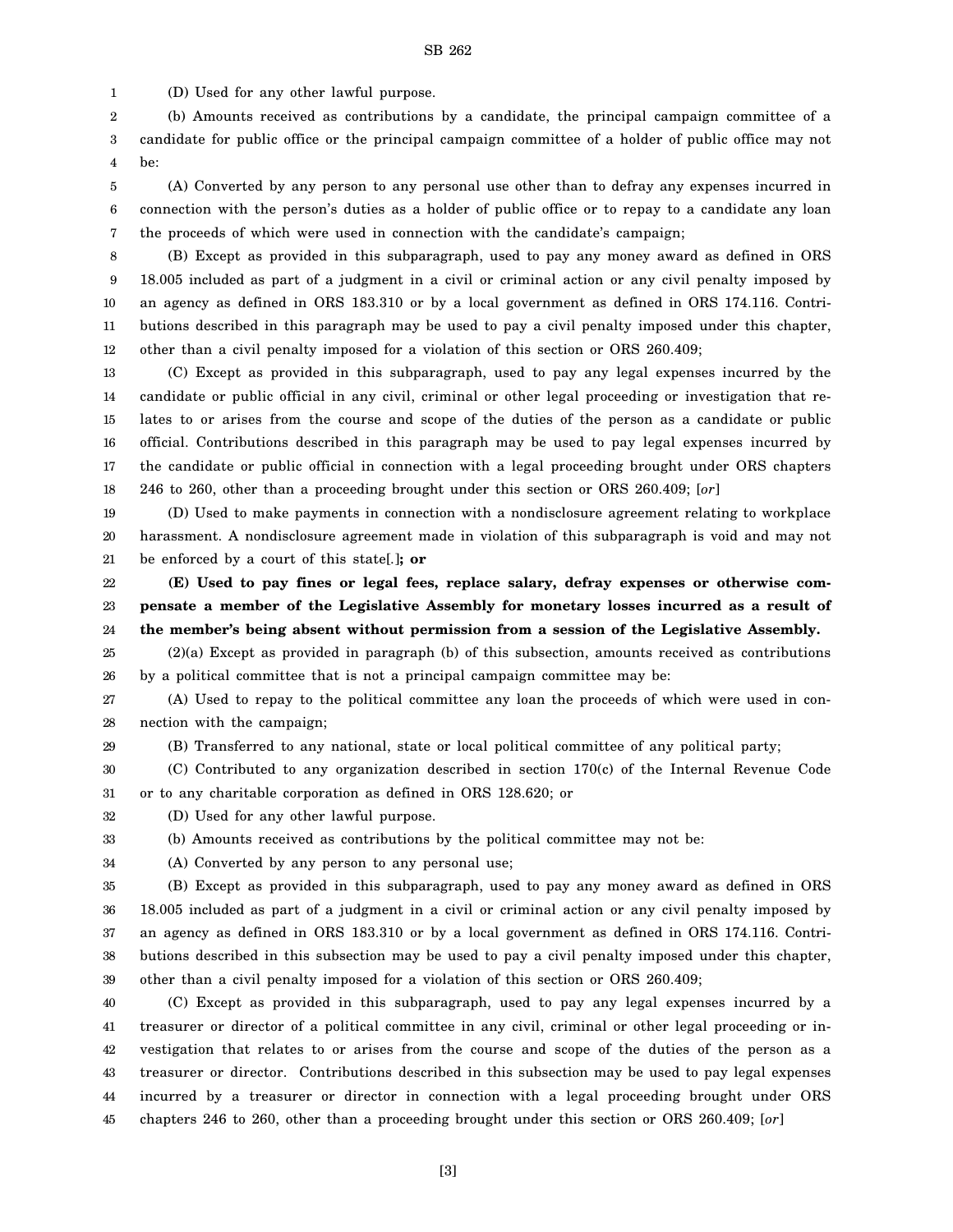SB 262

1 2 3 4 5 6 7 8 9 10 11 12 13 14 15 16 17 18 19 20 21 22 23 24 25 26 (D) Used to make payments in connection with a nondisclosure agreement relating to workplace harassment. A nondisclosure agreement made in violation of this subparagraph is void and may not be enforced by a court of this state[*.*]**; or (E) Used to pay fines or legal fees, replace salary, defray expenses or otherwise compensate a member of the Legislative Assembly for monetary losses incurred as a result of the member's being absent without permission from a session of the Legislative Assembly.** (3)(a) Except as provided in paragraph (b) of this subsection, amounts received as contributions by a chief petitioner or treasurer of a petition committee may be: (A) Used to repay to the chief petitioner any loan the proceeds of which were used in connection with the initiative, referendum or recall petition; (B) Transferred to any national, state or local political committee of any political party; (C) Contributed to any organization described in section 170(c) of the Internal Revenue Code or to any charitable corporation as defined in ORS 128.620; or (D) Used for any other lawful purpose. (b) Amounts received as contributions by a chief petitioner or treasurer of a petition committee may not be: (A) Converted by any person to any personal use; (B) Except as provided in this subparagraph, used to pay any money award as defined in ORS 18.005 included as part of a judgment in a civil or criminal action or any civil penalty imposed by an agency as defined in ORS 183.310 or by a local government as defined in ORS 174.116. Contributions described in this subsection may be used to pay a civil penalty imposed under this chapter, other than a civil penalty imposed for a violation of this section or ORS 260.409; (C) Except as provided in this subparagraph, used to pay any legal expenses incurred by a chief petitioner or the treasurer of a petition committee in any civil, criminal or other legal proceeding or investigation that relates to or arises from the course and scope of the duties of the person as a chief petitioner or treasurer. Contributions described in this subsection may be used to pay legal

27 28 29 expenses incurred by a chief petitioner or treasurer in connection with a legal proceeding brought under ORS chapters 246 to 260, other than a proceeding brought under this section or ORS 260.409; or

30 31 32 (D) Used to make payments in connection with a nondisclosure agreement relating to workplace harassment. A nondisclosure agreement made in violation of this subparagraph is void and may not be enforced by a court of this state.

33 (4) As used in this section:

34 35 (a) "Contribution" and "expenditure" include a contribution or expenditure to or on behalf of an initiative, referendum or recall petition.

36 37 38 39 40 (b) "Funds donated" means all funds, including but not limited to gifts, loans, advances, credits or deposits of money that are donated for the purpose of supporting the activities of a holder of public office. "Funds donated" does not mean funds appropriated by the Legislative Assembly or another similar public appropriating body or personal funds of the office holder donated to an account containing only those personal funds.

41

(c) "Public office" does not include national or political party office.

42 43 (d) "Workplace harassment" means conduct that constitutes discrimination prohibited by ORS 659A.030, including conduct that constitutes sexual assault as defined in ORS 181A.323.

44 45 **(5) For purposes of this section, all moneys solicited or collected to pay fines or legal fees, replace salary or defray expenses incurred by a member of the Legislative Assembly**